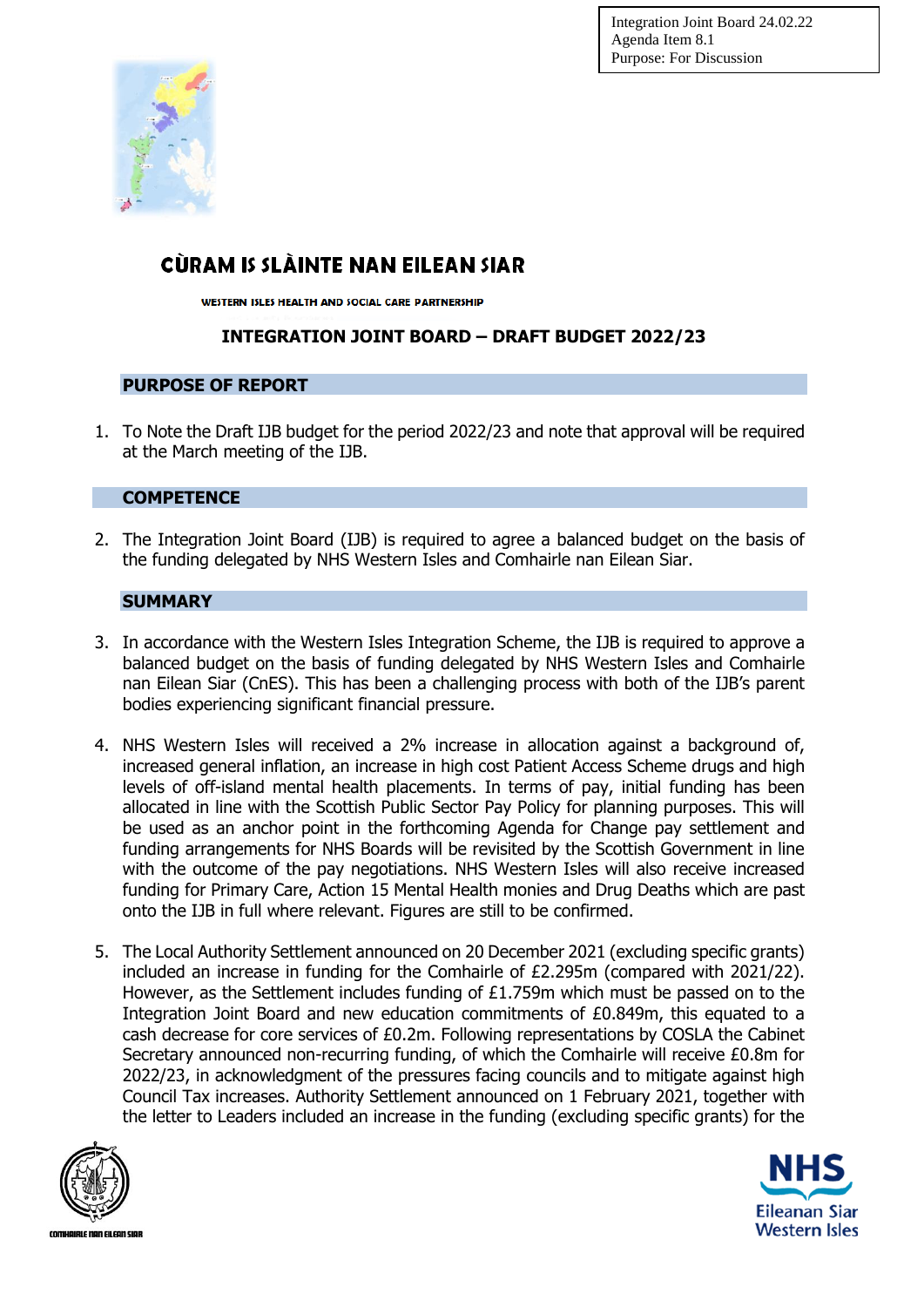

## CÙRAM IS SLÀINTE NAN EILEAN SIAR

#### WESTERN ISLES HEALTH AND SOCIAL CARE PARTNERSHIP

Comhairle of £1.645m (compared with 2020/21). However, as the Settlement including funding of £0.429m which must be passed on to the Integration Joint Board, £0.372m to fund a Council Tax Freeze, and new commitments of £0.063m, this equates to a cash increase for core services of £0.8m or 0.8%.

Health and Social Care Covid Funding 22/23

- 6. The budget has been prepared assuming that any residue Covid costs in 22/23 and beyond will be funded in full.. All Health and Social Care Covid costs are reimbursed through returns from NHS Western Isles to the Health Department. Directors of Finance have been informed there will be a much reduced envelop of funding and will mostly be around the Vaccination programme and testing.
- 7. In 2022-23, NHS payments to Integration Authorities for delegated health functions must deliver an uplift of 2% over 2021-22 agreed recurring budgets, and make appropriate provision for increased employer national insurance costs. The Health and Social Care Portfolio will transfer additional funding of £554 million to Local Government to support social care and integration, which recognises the recurring commitments on adult social care pay and on winter planning arrangements.
- 8. The overall transfer to Local Government includes additional funding of £235.4 million to support retention and begin to embed improved pay and conditions for care workers, with the Scottish Government considering that this funding requires local government to deliver a £10.50 minimum pay settlement for adult social care workers in commissioned services, in line with the equivalent commitment being made in the public sector pay policy. The additional funding will also support uprating of FPNC and the Carers Act. The funding allocated to Integration Authorities should be additional and not substitutional to each Council's 2021- 22 recurring budgets for social care services and therefore, Local Authority social care budgets for allocation to Integration Authorities must be at least £554 million greater than 2021-22 recurring budgets
- 9. As of 21st February 2021, the budget gap for the IJB is £3.425m, £4.109m including Goathill for 8 months, (predicated on the current revenue shortfall), with identified savings, reserves and financial flexibility of £2.270m, a gross gap of £1.839m still remain.



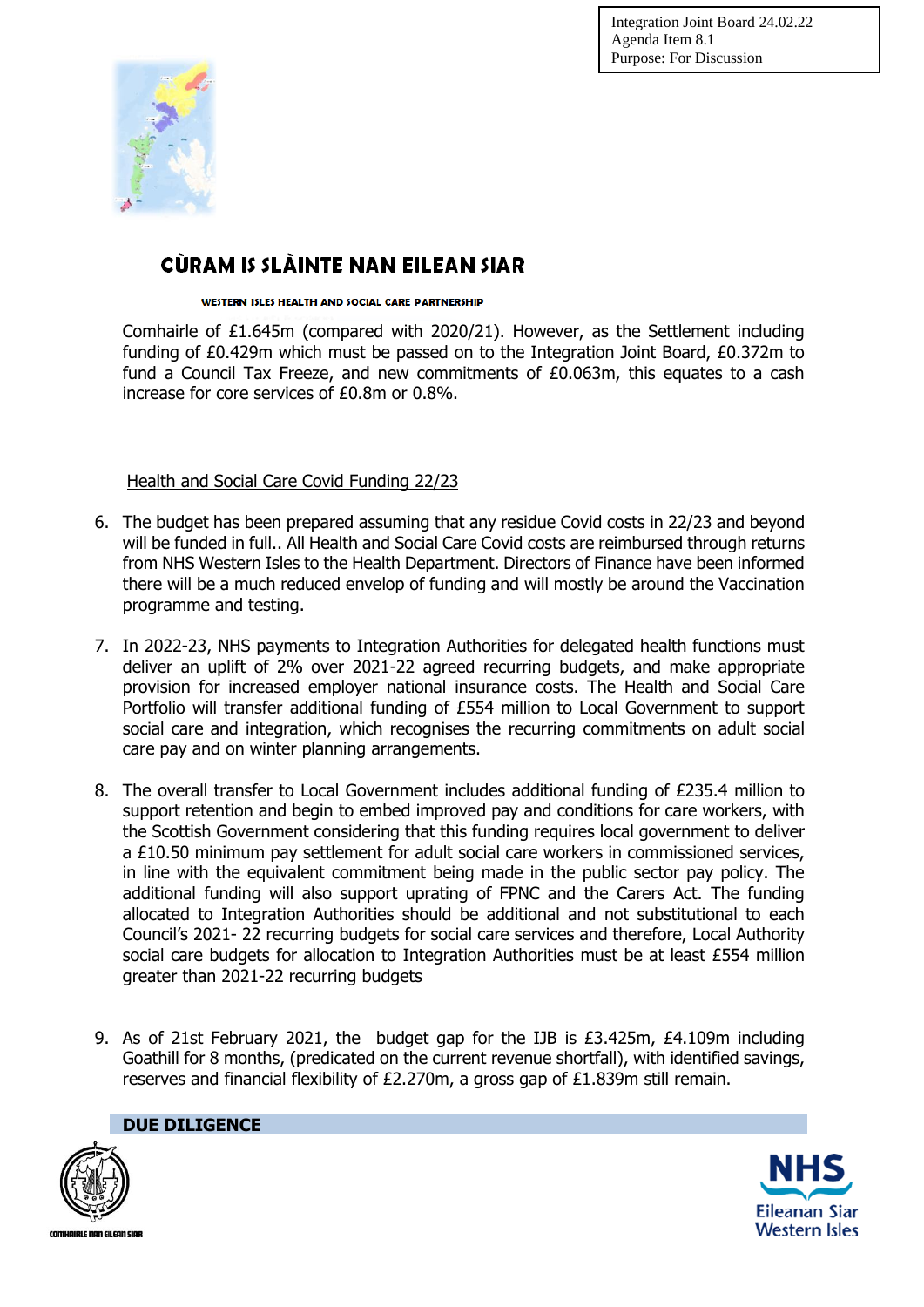

## CÙRAM IS SLÀINTE NAN EILEAN SIAR

WESTERN ISLES HEALTH AND SOCIAL CARE PARTNERSHIP

10. The Integrated Resources Advisory Group (IRAG) guidance sets out the process that should be followed by councils and NHS Boards in calculating the budget allocation for their IJB for the functions that have been delegated. This includes taking into account historical patterns of spend, likely cost pressures, demographic changes and agreed service development proposals.

As of the date of this report there is still the funding issue of Goathill to be finalized and the pressure for this service will be shown separate within this report.

11. The budget setting process for the IJB is set out in the Integration Scheme. The financial processes of each partner organisation are governed by their own financial instructions and are subject to auditor scrutiny on an annual basis.

### NHS Western Isles

12. In preparing the budget proposals for 2022/23 NHS Western Isles' pay budgets were zero based and prepared in collaboration with service managers and a full costed establishment was confirmed. Substantial non pay budgets, including high cost drugs, mental health placements and Out of Hours were set in collaboration with service managers and other Scottish Health Boards. NHS Western assumes that posts would be filled by staff on substantive rates rather than high cost agency staff. The NHS Western Isles budget will be agreed at the 30 March 2022 Board meeting.

### Comhairle Nan Eilean Siar

13. The agreed Budget Strategy of the Comhairle will seek to deliver a balanced budget using a combination of workforce planning, corporate efficiencies, budget choices and balances. The social care budget was set by undertaking an incremental budget approach using inyear financial information, adjusted for demand growth and any service developments.

### **22/23 BUDGET PROPOSAL**

### **Summary**

14. The 2022/23 budget initially required for the delegated and set aside functions is in excess of £71.594m, as shown in table below which is resulting in a initial budget gap of £3.425m including the deficit in the Goathill complex for approx 8 months brings the net gap to £4.109m for 22/23. The report that will go to the Board for approval will show the budget and pressures over a 3 year period in detail.



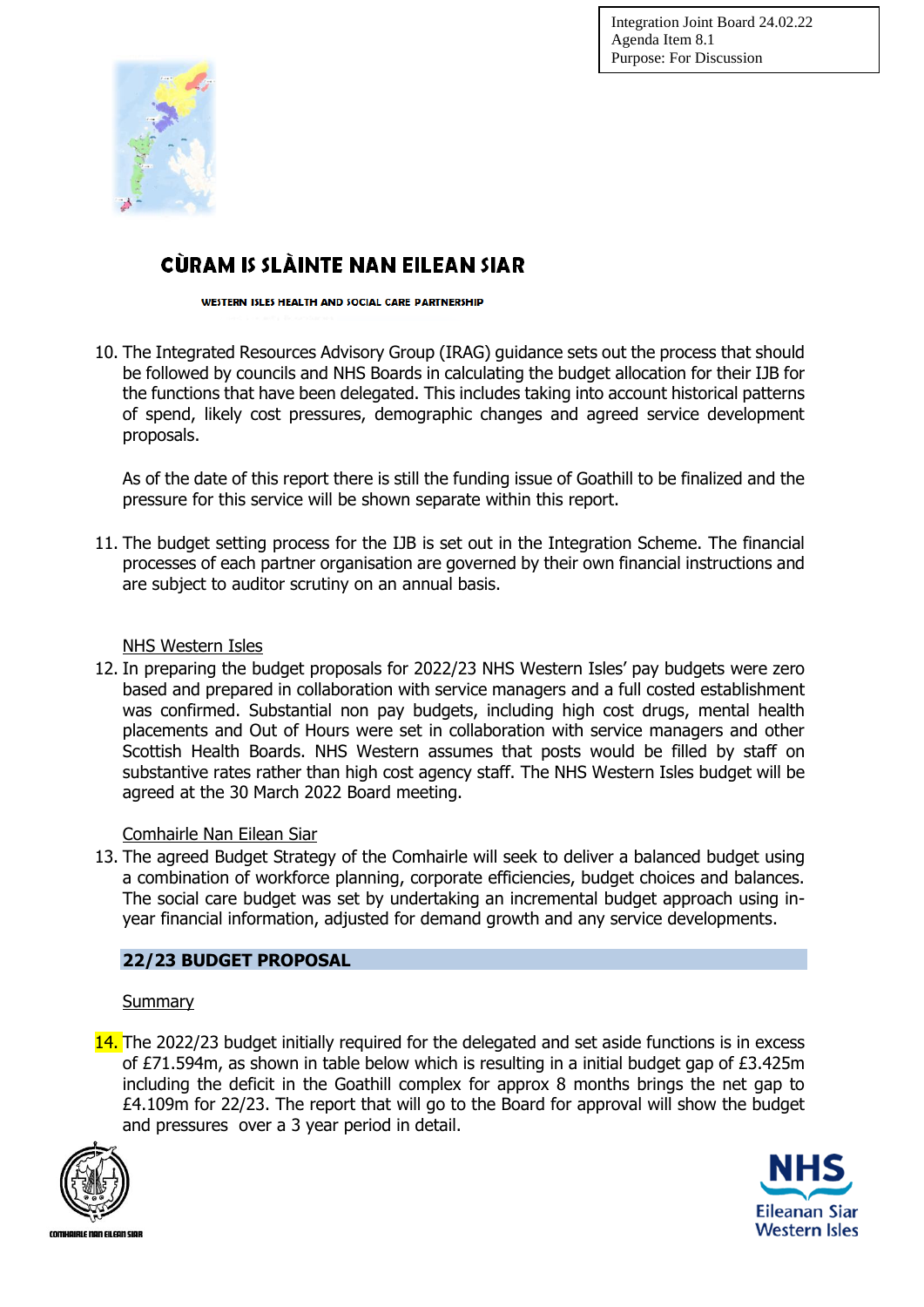

# CÙRAM IS SLÀINTE NAN EILEAN SIAR

WESTERN ISLES HEALTH AND SOCIAL CARE PARTNERSHIP

|                                     | <b>NHS</b><br>£'000 | 22/23<br><b>CnES</b><br>$E'$ 000 | £'000    |
|-------------------------------------|---------------------|----------------------------------|----------|
| <b>Gross Cost of Services</b>       | 46,002              | 25,592                           | 71,594   |
| <b>Total Core Funding</b>           | 45,281              | 22,888                           | 68,169   |
| <b>Intial Budget Gap</b>            | $-721$              | $-2,704$                         | $-3,425$ |
| Goathill Complex (8 ms full cost)   |                     | $-685$                           | $-685$   |
| Agency Costs Differential Goat hill |                     | -497                             | -497     |
| <b>Workforce Reserves</b>           |                     | 497                              | 497      |
| 2022/23 Net gap                     | -721                | $-3,388$                         | -4,109   |

- 15. These functions are paid for by contributions from CnES and NHS Western Isles. This then forms the funding that is available to the IJB and enables it to allocate it in accordance with its Strategic Plan.
- 16. The anticipated cost of service delivery includes inflation and quantifiable cost pressures, including increase in 22/23 off-island placements, increased care packages, and any changes to staff terms and conditions including pay uplifts. The expenditure budget also assumes that the specific funds will be fully utilised. The above figures do not include Covid costs for 22/23, at present we are not expecting the level of funding we have received in the past.
- 17. The assumption is that Local Authority monies passed to IJB will be £1.759m greater than 2021-22 recurrent budgets. However much of the £1.759m is ring fenced for specific purposes or have to be transferred directly to the private sector:



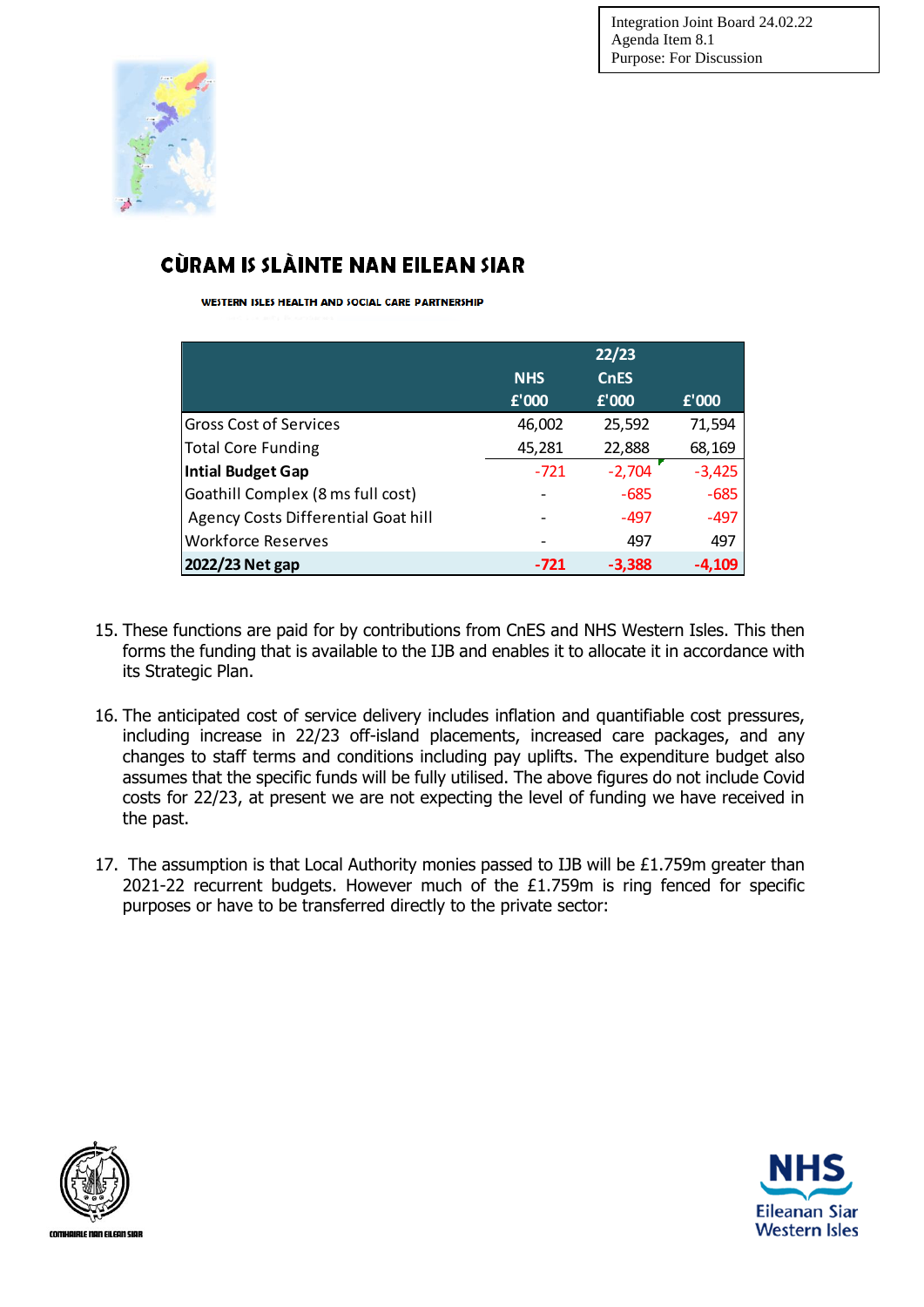

# CÙRAM IS SLÀINTE NAN EILEAN SIAR

WESTERN ISLES HEALTH AND SOCIAL CARE PARTNERSHIP

| <b>Description</b>          | £              | <b>Note</b>                                                            |  |  |
|-----------------------------|----------------|------------------------------------------------------------------------|--|--|
| <b>FPC</b>                  |                | 24,000 No corresponding expenditure budget set                         |  |  |
| LA Living Wage              |                | 201,000 No corresponding expenditure budget set                        |  |  |
|                             |                | Recurring ring fenced monies to be transferred in full to the private  |  |  |
| Provider Living Wage £10.02 | 490,000 sector |                                                                        |  |  |
| Carers Act and Respite Care |                | 126,000 Ring fenced monies                                             |  |  |
|                             |                | Recurring ring fenced monies to improve capacity in care at home       |  |  |
|                             |                | and substantially reduce unmet need (currently at 72 heads)            |  |  |
| Care at Home                |                | 769,000 Report Dec 2021                                                |  |  |
|                             |                | Non recurring ring fenced monies to relieve delayed discharges by      |  |  |
| Interim Care                |                | 124,000 buying beds out with normal care home capacity Report Dec 2021 |  |  |
| Mental Heath Recovery       |                | 25,000 Ring fenced monies                                              |  |  |
| <b>Total</b>                | 1,759,000      |                                                                        |  |  |

18. The total anticipated cost of service delivery is £68,684m, which leaves a funding shortfall of £3.425m and £4.109m if you include the opening of the Goathill Campus in full for 8 months. As indicated in the table at paragraph 13. It is extremely unlikely that anywhere near the level of staff required could be recruited to substantially, to open fully the Goathill Campus and would require large numbers of agency staff to be employed if this was possible. The deficit is purely based on what finances is required in the first year for full opening of Goathill and does not take into consideration recruitment issues.

## Budget Contribution from Comhairle Nan Eilean Siar

19. As it stands, the Comhairle is proposing a flat cash settlement for the IJB, plus the £1,759k increase in grant from Scottish Government shown in the table above.

## NHS Western Isles

20. NHS Western Isles is proposing an uplift to the base budget in line with inflation increase as laid out by the Scottish Government and has passed the budget to the IJB relating to increase in superannuation payments. NHS Western Isles will also pass on the increased funding for PCIF, Action 15 mental monies, multidisciplinary teams and any other specific funding received during the year 2022/23.

## **SAVINGS PROPOSALS**

21. There is identified savings proposals and the use of reserves and financial flexibility of £2.270m, leaving a gross gap of £1.839m as shown overleaf:



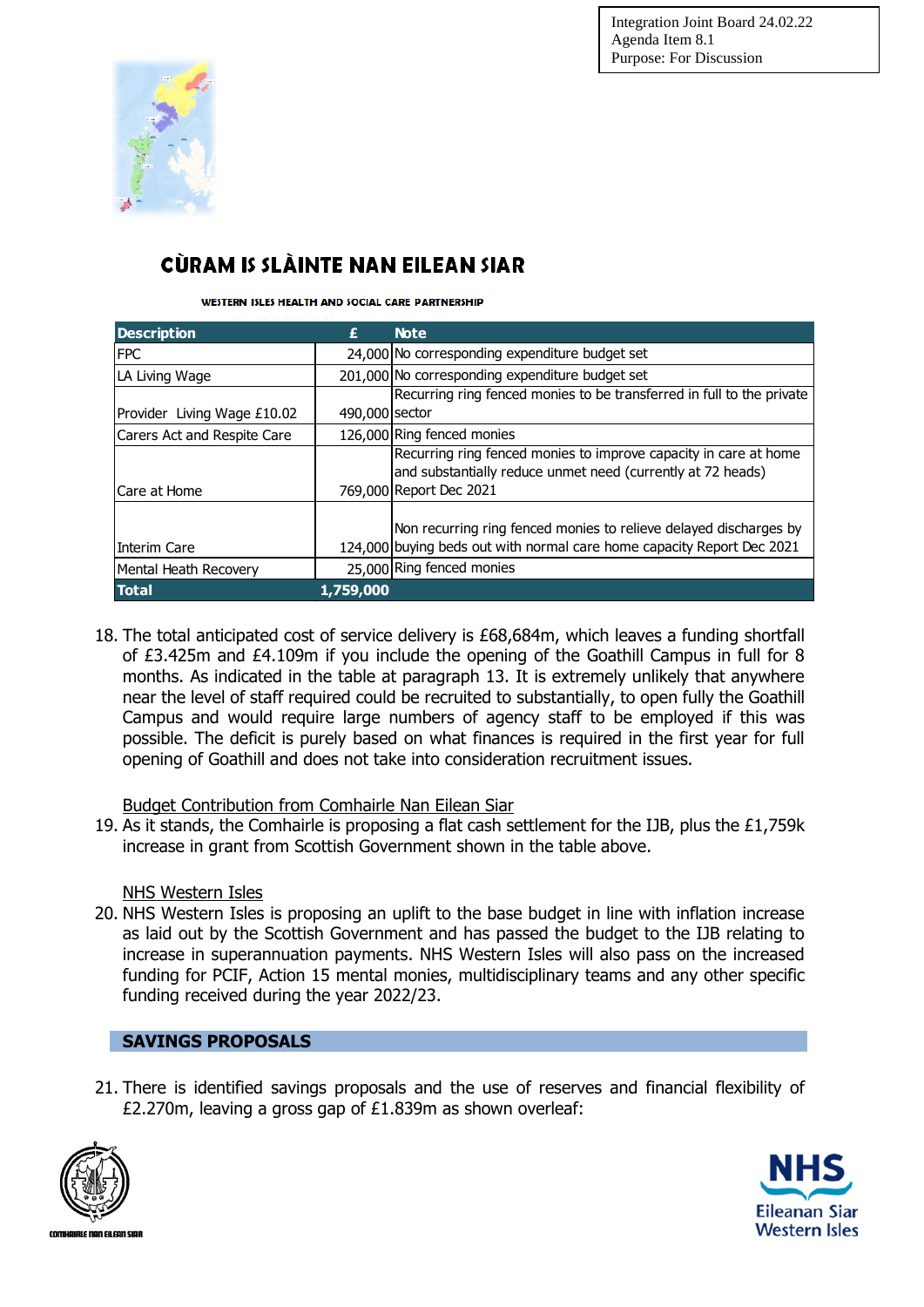

# CÙRAM IS SLÀINTE NAN EILEAN SIAR

WESTERN ISLES HEALTH AND SOCIAL CARE PARTNERSHIP

| <b>FEP</b>                            | <b>NHS</b><br>f'000 | <b>CnES</b><br>£'000 | <b>Total</b><br>£'000 |
|---------------------------------------|---------------------|----------------------|-----------------------|
| <b>IJB Management</b>                 | 13                  |                      | 13                    |
| <b>Alcohol and Drugs</b>              |                     |                      |                       |
| Head of Locality                      | 224                 | 500                  | 724                   |
| <b>Head of Partnership Services</b>   | 77                  | 282                  | 359                   |
| <b>Head of Dental Services</b>        | 174                 |                      | 174                   |
| <b>Head of Mental Health Services</b> |                     |                      |                       |
| <b>Associate Medical Director</b>     |                     |                      |                       |
| Acute Set Aside                       |                     |                      |                       |
| Reserves and Financial Flexibility    | 233                 | 767                  | 1,000                 |
| <b>Total Savings</b>                  | 721                 | 1,549                | 2,270                 |
| <b>GROSS GAP (inc. Goathill)</b>      | (721)               | (3,388)              | (4, 109)              |
| <b>NET GAP</b>                        | (O)                 | (1,839)              | (1,839)               |

22. A detailed plan will be available for the 31 March 2022 Board meeting. It is noted again most of the savings are based around the inability of services to recruit into posts and reserves and financial flexibility. Either further recurring savings will be required to be made or increased funding made by the partners likely via funding from The Health and Social Care Portfolio.

## **THREE YEAR PLAN**

23. The draft 3 year budget plan is shown below. If the IJB do not make a high level of recurring savings each year than by 24/25 the Board could be looking at a £6.7m initial budget gap. The cost pressures the Board is looking to mitigate over the next 3 years are as follows; Goathill Road £1.8m (if substantive post are covered recurring by agency staff, if not £1.1m), increased acute mental health placement £0.2m, increasing risk of emerging care packages £0.200m, as well as above inflation price rises from prescribed drugs, this is together with the IJB underlying deficit of £2.0m. There is also an unknown disease and mental health burden in future years resulting from the pandemic which is as yet unquantifiable. It is imperative that transformational change drives recurring efficiencies



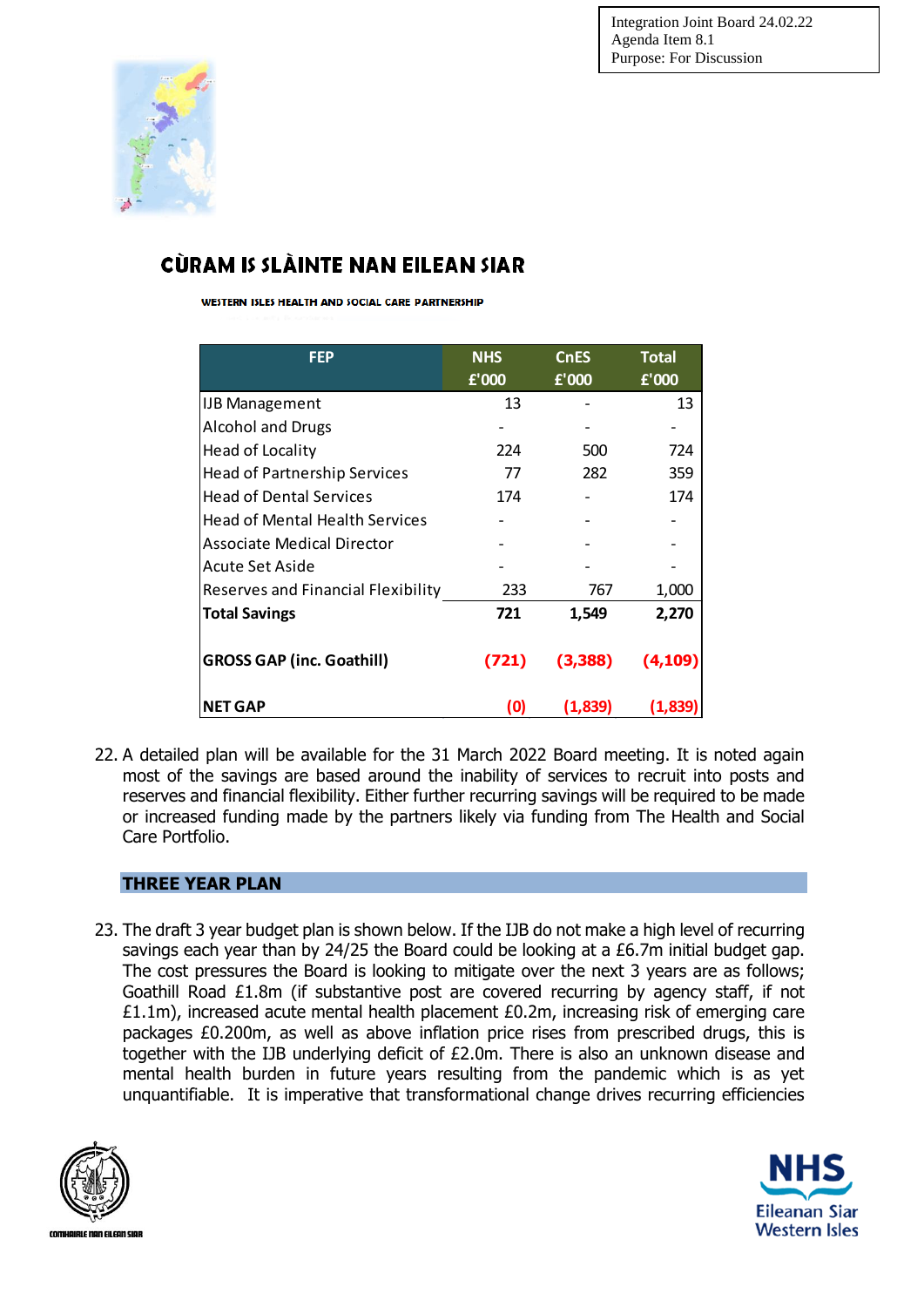

# CÙRAM IS SLÀINTE NAN EILEAN SIAR

#### WESTERN ISLES HEALTH AND SOCIAL CARE PARTNERSHIP

but we recognize that with the workforce and population demographics this will become more increasingly difficult to do.

|                                           | 22/23        | 23/24         | 24/25        |
|-------------------------------------------|--------------|---------------|--------------|
|                                           | <b>Total</b> | <b>Total</b>  | <b>Total</b> |
|                                           | £'000        | £'000         | £'000        |
| <b>Expenditure</b>                        |              |               |              |
| <b>IJB Management</b>                     | 2,286        | 2,348         | 2,412        |
| <b>Alcohol and Drugs</b>                  | 679          | 679           | 679          |
| Head of Locality                          | 22,359       | 22,967        | 23,483       |
| <b>Head of Partnership Services</b>       | 15,952       | 16,289        | 16,632       |
| <b>Head of Dental Services</b>            | 3,078        | 3,140         | 3,202        |
| <b>Head of Mental Health Services</b>     | 3,155        | 3,219         | 3,283        |
| <b>Associate Medical Director</b>         | 15,533       | 15,833        | 16,148       |
| Acute Set Aside                           | 8,550        | 8,828         | 9,112        |
| <b>Gross Total</b>                        | 71,594       | 73,303        | 74,952       |
|                                           |              |               |              |
|                                           |              |               |              |
| <b>Income</b>                             |              | 68,169 69,074 | 69,998       |
| <b>NET GAP</b>                            | (3, 425)     | (4, 229)      | (4, 954)     |
|                                           |              |               |              |
| <b>Opening of Goathill Complex</b>        | (685)        | (1,048)       | (1,068)      |
| <b>Agency Costs Differential Goathill</b> | (497)        | (760)         | (775)        |
| <b>Workforce Reserves</b>                 | 497          | 0             | 0            |
| <b>Gross Gap</b>                          | (4, 109)     | (6,037)       | (6, 797)     |

## **RECOMMENDATIONS**

24. It is recommended that members of the IJB:



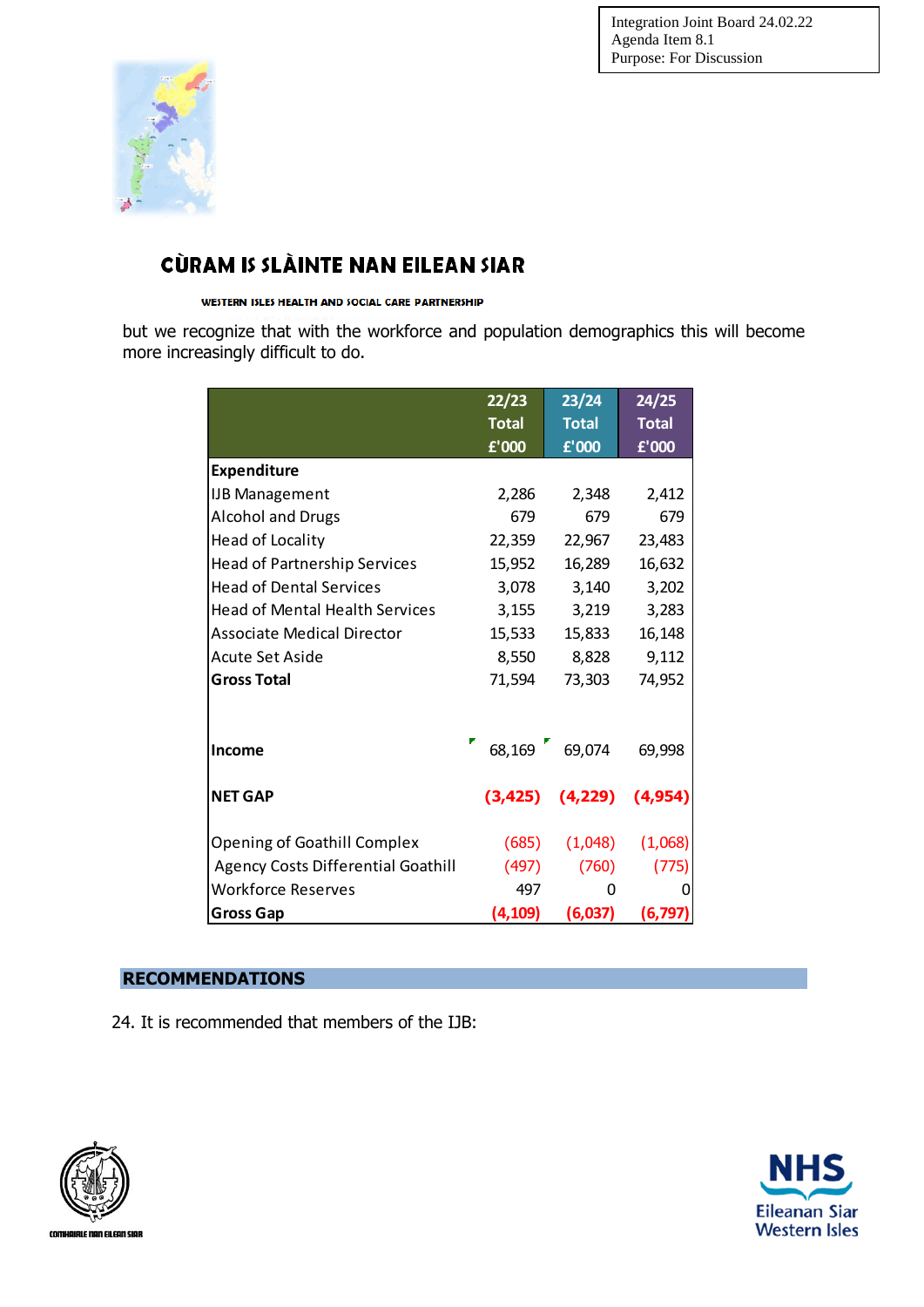

# CÙRAM IS SLÀINTE NAN EILEAN SIAR

WESTERN ISLES HEALTH AND SOCIAL CARE PARTNERSHIP

- a) Note the 2022/23 budget proposals are presented on the basis of "business as usual", ongoing and developing COVID-19 issues highlight that this is not the case. It should be recognised that extraordinary costs are being incurred and will continue to be incurred for the foreseeable future. For accounting purposes, these costs will be recorded separately, with the assumption that costs will be covered by partners, and ultimately by government.
- b) Note the draft overall budget settlement outlined at paragraph 11, and that the IJB 2022/23 budget will come back to the Board for approval on 31st March 2021
- c) Note that work needs to be undertaken to secure more efficiencies by 31st March 2022

**Debbie Bozkurt Chief Finance Officer CÙRAM IS SLÀINTE**